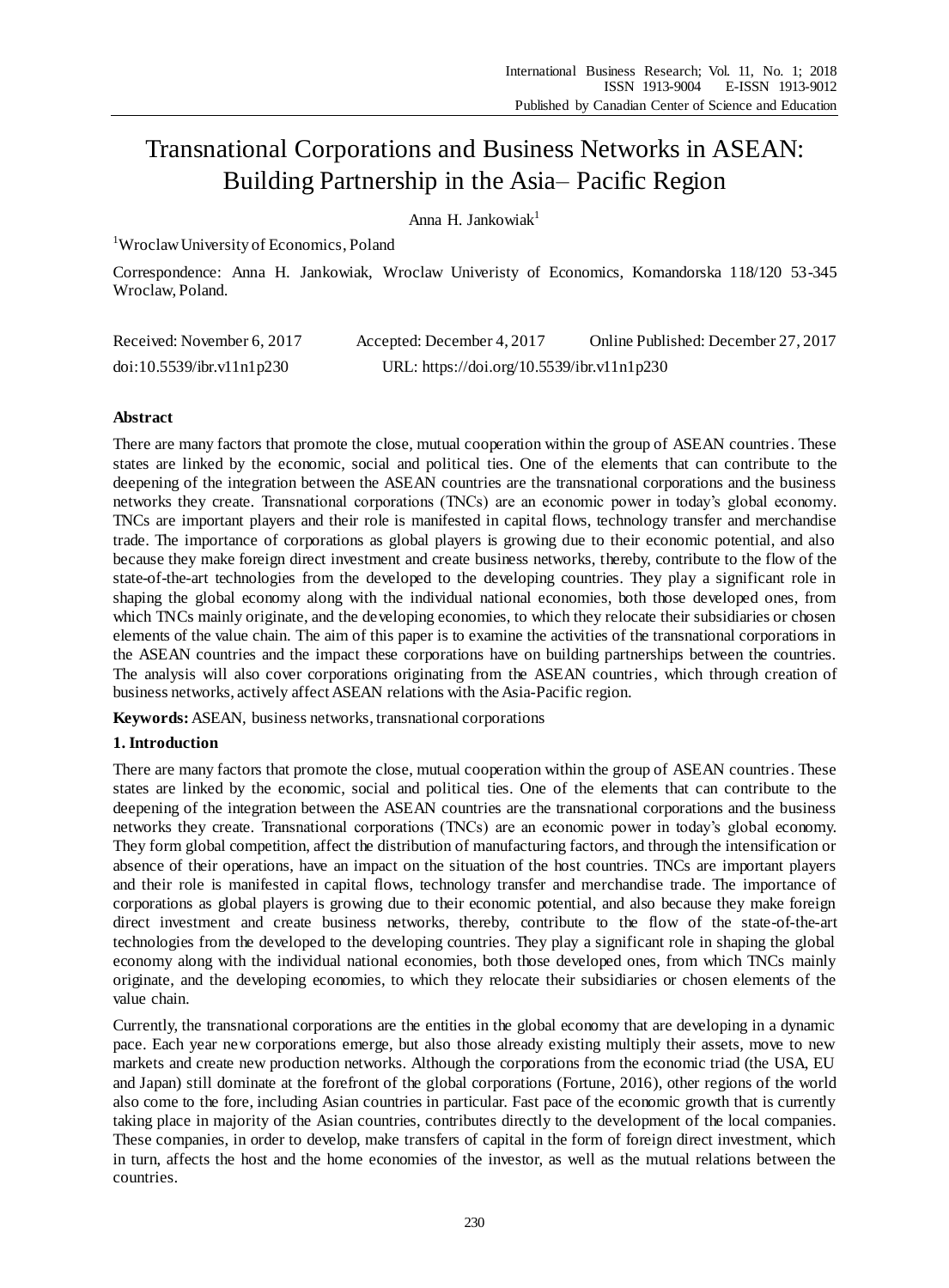## *1.1 Research Questions and Methods*

The aim of this paper is to examine the activities of the transnational corporations in the ASEAN countries and the impact these corporations have on building partnerships between the countries. The analysis will also cover corporations originating from the ASEAN countries, which through creation of business networks, actively affect ASEAN relations with the Asia-Pacific region. Based on the aim of the paper there are 3 research questions to be answered in the article: (1) What are the investment trends in ASEAN region? (2) What is a model for business networks in ASEAN countries? (3) Can business network have an influence on the process of building partnership inside the ASEAN group and between ASEAN and the rest of Asia – Pacific region? Those research question inscribe into the topic of economic integration in ASEAN region, but can add some new ideas to the topic. Majority of research about integration don't cover the clusters approach and that is why the analyze from the cluster point of view can be new in the whole integration trend in research. There no many research articles about the role of clusters in the integration process, that is why in the article mostly reports were used.

A critical analysis of available literature on the subject of transnational corporations and business networks in the global economy has become the starting point in the article. The paper presents the deductive-analytical approach. The research method used in the article is a causal analysis method that was used to study the impact of corporations and networks on building partnerships in the region.

#### **2. Transnational Corporations and Business Networks – Theoretical Approach**

No unambiguous definition of the transnational corporation can be found in the literature of the subject. This comes as a result of different approach to this concept adopted by numerous authors of definitions. Transnational corporations are the entities that have evaluated over years. The origins of TNCs date back to the 19th century, therefore, the existence of many different definitions of this concept seems to be natural. In explaining the term corporation, many of the authors focus on the ownership structure, some others on the number of affiliates or subsidiaries, yet others emphasize the vital role of the parent company. Further, various names are used for these entities, such as transnational corporations, multinational companies or multinational corporations. For the purposes of this chapter, the term transnational corporation will be used, which was officially approved by the United Nations (UN) in 1974 (Dunning & Lundan, 2008).

Currently, the study on this topic is conducted by a specialized agency of the UN, the United Nations Conference on Trade and Development (UNCTAD). In accordance with UNCTAD, a transnational corporation is a company that has a legal personality or not and consists of a parent company and its foreign subsidiaries. The parent company is defined as an enterprise that controls the assets of other companies in a country other than enterprise's home country, usually through having a share in the equity of this company (not less than 10% of the ordinary shares or voting rights at a general meeting of the company). While a foreign subsidiary is a company, in which an investor residing in another country owns a stake of shares that allows it to exert a lasting influence on the management of this company (UNCTAD, 2007).

P.J. Buckley and M. Casson made a significant contribution to the formulation of the TNC definition. They recognized that a transnational corporation is a company with subsidiaries in different countries that controls their operations. According to this definition, TNC's control over the operations of its subsidiaries abroad allows it to correct market deformations and transaction costs (Buckley & Casson, 1976). Along with the evolution of corporations and their role in the global economy, newer elements began to appear in their definition. J.H. Dunning and S.M. Lundan linked the corporation with possession of foreign direct investment. They indicated that a corporation is a company that creates and manages business, which in turn generates the value added outside their home country and internalizes at least a few foreign markets in order to create a product that is a consequence of such action. J.H Dunning and S.M. Lundan also raised the issue concerning nationality of the corporation owners. They claimed that TNCs are 'nationally controlled' and at the same time 'internationally owned', in practice it means that the management is usually composed of employees from corporation's home country, but owners are scattered all over the world (Dunning & Lundan, 2008).

As noted by G. Letto-Gillies, companies which are involved in the international business only through export or import of products or services, may not be considered a corporation. A corporation, in order to be recognized as transnational one, must operate directly on the foreign market through establishment of subsidiaries there or taking over assets located outside the home country (Letto-Gillies, 2005). Many experts link the transnational corporations with foreign direct investment. S.D. Cohen notes that FDI is the core activity of the corporations, which is exactly what makes them transnational and emphasizes that not all companies involved in foreign trade are considered TNCs (Cohen, 2007).

A change in approach to the activities of the transnational corporations took place in the 1960s. Previously, the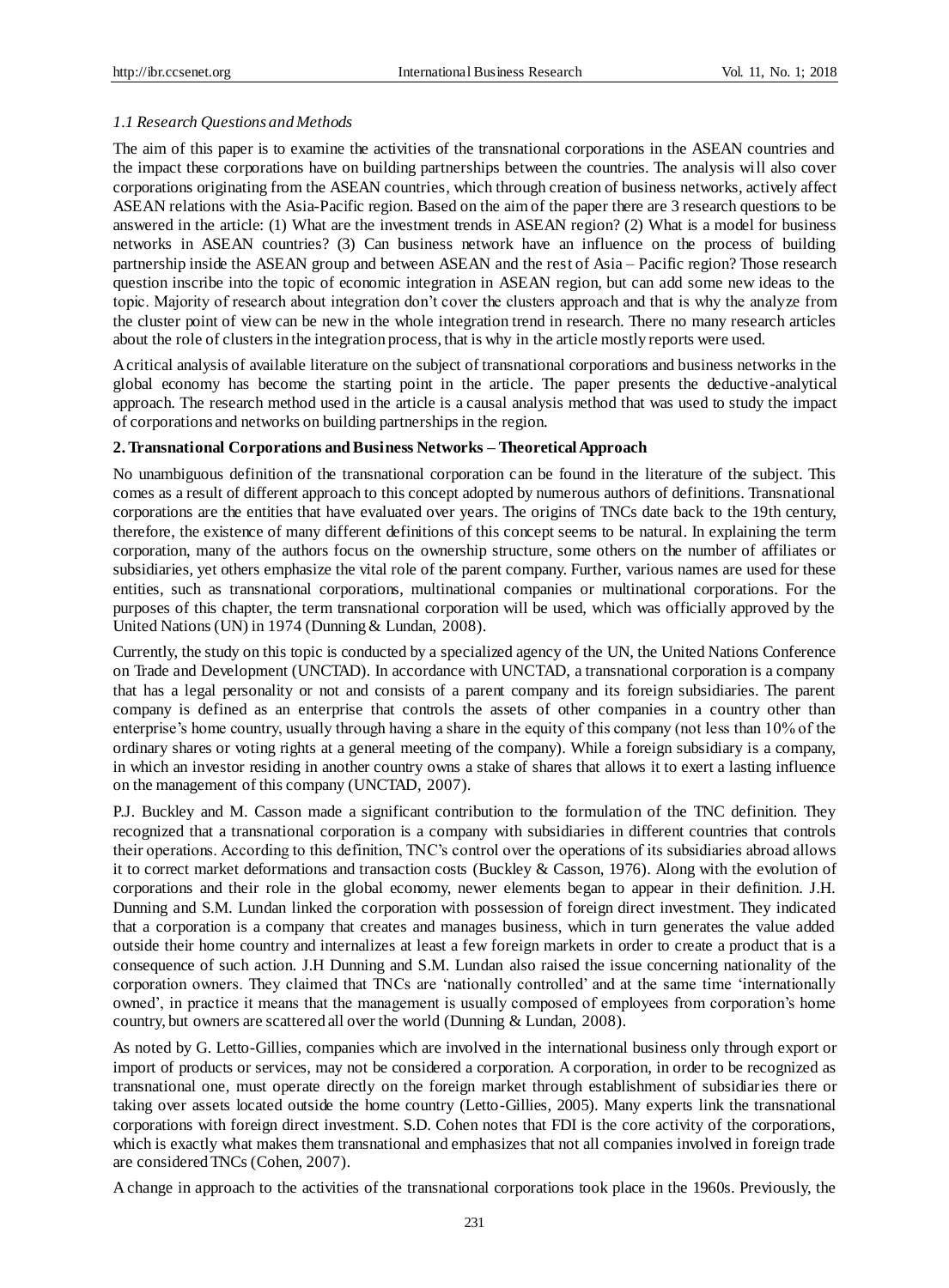corporations formed their subsidiaries, mainly in production, in the host economies, and the products manufactured in the subsidiaries were to satisfy demand of the local markets. The reason behind it was the need to circumvent tariff barriers and restrictive import policies of the individual economies. The exception was the resources – oriented FDI, as it satisfied the lack of raw materials necessary for the manufacture of goods in the home country. Currently, the corporations base their structure on networks and create 'network corporation' and thereby the 'network society' (Wai-Chung, 1998). Integration processes taking place in different parts of the world have exposed the corporations to direct competition, offering unprecedented opportunities, but also risks. Corporations are no longer just the combination of their foreign affiliates and the headquarters. The objective of the modern corporations is to use the local advantages of their units and to include them in the world-wide efforts of the headquarters to reach global efficiency. Due to such an approach to corporations, one may consider these companies as business networks that are created in order to reap the benefits from the presence on the global market.

Business networks are characterized by a closed membership that distinguishes them from clusters. The networks are also only a relationship based on cooperation rather than cooperation and competition. Network allows firms to focus on core competencies and major outcome is to increase profits and sales (Bobowski, Jankowiak & Mazurek, 2011). Business networking can contribute to growth of the company, to acquisition of new resources, market information and many opportunities offered by the national and international markets. The benefits offered by activity in a group and creation of networking encouraged many organizations to use business networks as their deliberate strategy of operation (Transnational, 2008).

## **3. TNCs Located In the ASEAN Countries and Their Activities**

Transnational corporations are active players in the international arena affecting the situation in the global economy through their activities. This effect is best visible due to foreign direct investment made by the corporations. There is no just one single country in the world that is uniquely attractive to foreign investors, because capital transfers in the form of FDI are subject to various factors that widely transcend the economic category. Further, the social, cultural, demographic, geographic, and extremely important, political factors, also count. The place to make FDI is determined by the production profile of the corporation, its target markets, adopted strategies or financial capacity. For corporations engaged in production, which operate mainly in the Western Europe, the Central and Eastern Europe countries, especially members of the European Union, will be an attractive market for FDI. Through membership in the integration group, companies gain tangible benefits, in the form of preferential customs duty rates as well as facilitation of trade and capital movements.

Although, as mentioned earlier, there is no just one single country in the world objectively attractive for FDI placement, the Asian countries, including ASEAN ones, are among the leaders in attracting FDI to their economies. Despite the economic slowdown of the global economy in the recent years, in 2016, the region of East and South-East Asia attracted 361 billion USD. Further increase in the dynamics of FDI inflows to the countries of the ASEAN group is expected, especially in the light of ASEAN and six FTA partners (Australia, China, India, Japan, the Republic of Korea and New Zealand) negotiations aimed to establish the Regional Comprehensive Economic Partnership (RCEP). In 2016, the FDI inflows to these countries accounted for 20,7% of the world's FDI inflows (World, 2017). Creation of regional and transregional integration groups and agreements will contribute to further increase in FDI inflows to the East and South-East Asian countries.

According to the World Investment Report, East Asia attracted less investment in 2016 (Figure 1), but it should be noted that there was a decrease in East Asia and South – East Asia about 20% (from the level of 445 billion USD). It is an indication of slowdown in dynamics of FDI inflows to the region and stabilization in the stream of inflowing FDI.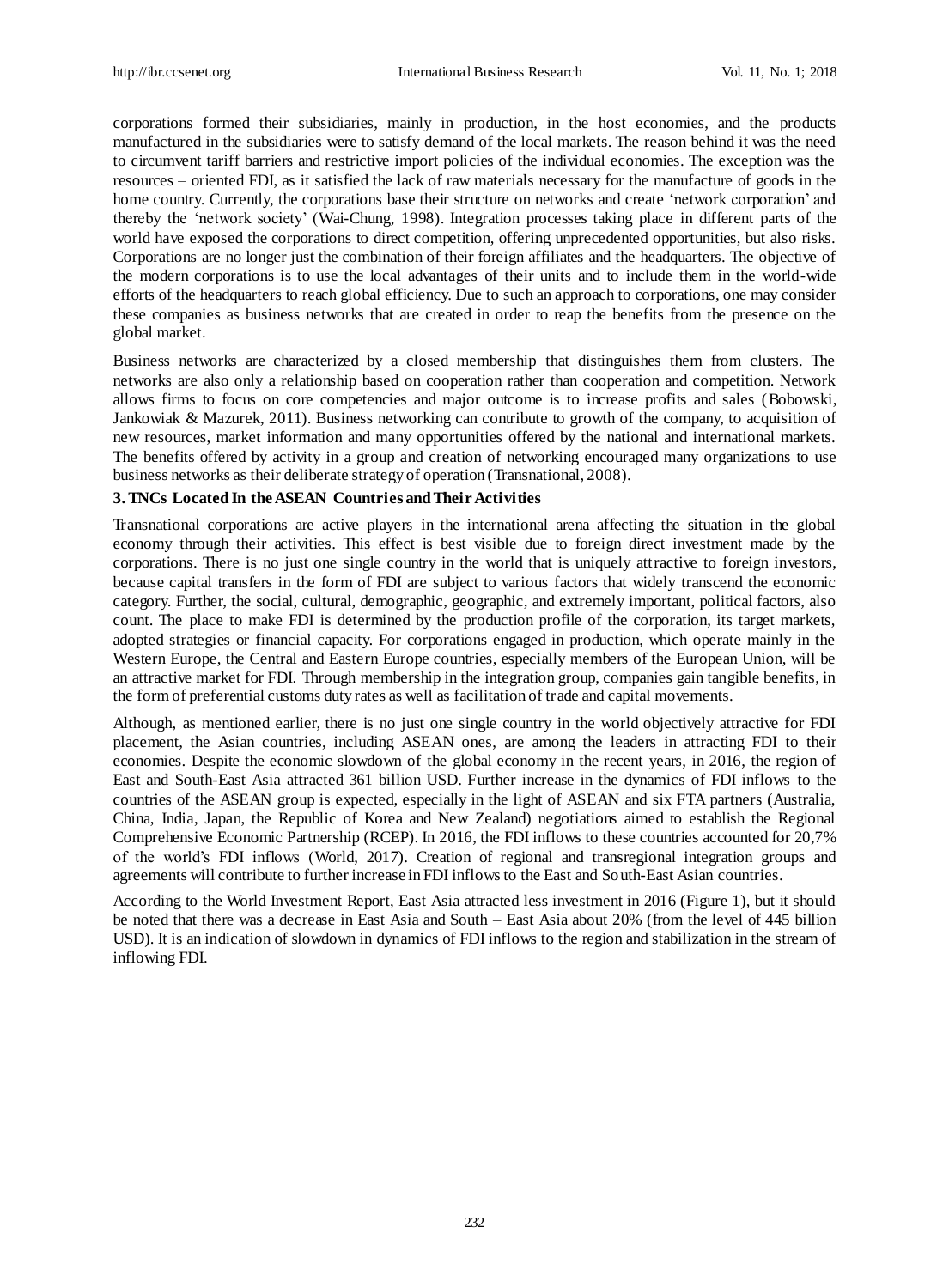

Figure 1. FDI inflows in 2010-2016 in Asia [in billions of USD]

Source: World Investment Report 2017, *Investment and Digital Economy*, UNCTAD, New York and Geneva, p. 50.

In the light of the above data, the East Asia region seems to be attractive to foreign investors, but the situation is changing. South–East Asia and the ASEAN countries gain an increasing number of arguments on their side, so their investment attractiveness and competitiveness is growing. In  $2014 - 2016$ , the investment inflows to the ASEAN countries were greater than the investment outflows from the region. Greenfield investments (see Figure 2) in the ASEAN countries were made mainly by the Japanese, Chinese and South Korean investors. In 2016, the inflow to ASEAN countries was twice as big as outflow (Asia-Pacific, 2017).



Figure 2. Intraregional greenfield foreign direct investment flows between selected countries and total inflows and outflows to and from those countries, 2014-2016 (billions of USD)

Source: Asia-Pacific Trade and Investment Report 2017*, Challenging Trade and Investment into Sustainable Growth*, United Nations publication, New York, p. 49.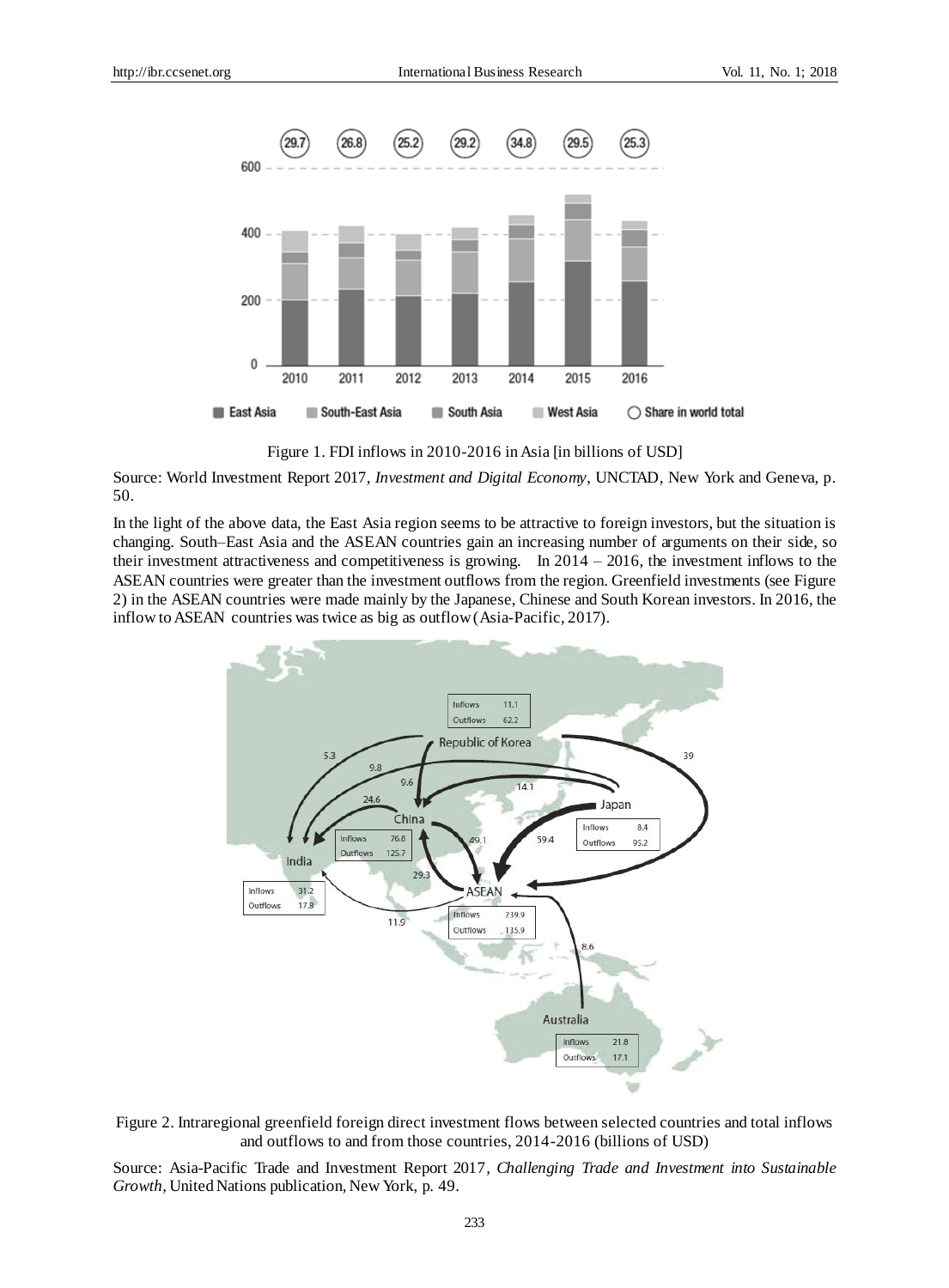On the one hand, the activities undertaken by the ASEAN countries to expand the infrastructure or promote anti-corruption contribute to the increase in attractiveness, and on the other hand, transnational corporations discouraged by the growing labour costs in countries such as China or India, extend the scope of their search. Therefore, the attractiveness of the ASEAN countries consists of both internal factors as well as those originating from the environment and the situation in other Asian countries. At this point, it is worth posing a question as to what makes the ASEAN countries a convenient place for foreign investment and transnational corporations. The ASEAN countries have a favourable demographic structure, with an overwhelming predominance of young people before the age of 40. This phenomenon is extremely conducive to transfer of capital by the corporations, because on the one hand, the host countries offer the workforce, often well-educated and English-speaking, and on the other hand, they are ready markets for products manufactured by the corporation. The middle class from the ASEAN countries, that is growing rich, wants to consume more and more products, therefore, the companies find consumers for goods they manufacture. ASEAN is an extremely diverse group of countries, thus the TNCs perceive each national market differently.

It is possible to notice certain specialization in the types of foreign investments made in the individual ASEAN countries, thus in the business profiles of transnational corporations, which locate their business in particular countries. The specialization arises from competitive advantage and equipment as well as the costs of production factors. Vietnam attracts corporations and investments in the export-oriented manufacturing industries as well as in the real estate and service sector. While Cambodia is the destination for garment manufacturing, financial service and agriculture. Lao Peoples' Democratic Republic attracts mainly investments in services, while Myanmar production-oriented investments based on natural resources. Thailand and Indonesia are the main destination for the production-oriented greenfield investments in automotive and metals (Asia-Pacific, 2013). In rich countries like Singapore, TNCs seek customers and employees providing services, such as financial services, and in countries like Vietnam or Laos, corporations will focus on production. Corporations are extremely flexible in pursuit of global efficiency, so they choose a location that fits the global strategy of the company. It seems that in this respect, ASEAN is extremely attractive, just by virtue of its economic and social diversity. Dynamic economic development, economic growth and macroeconomic indicators are further factors of the ASEAN investment attractiveness. ASEAN countries may be perceived by the investors as a strong group in their region, which follows a coherent policy of attracting potential corporations. Due to many agreements signed by the ASEAN countries (see Figure 3), barriers in the movement of capital, goods, services or labour have been removed, which has made the region even more attractive. ASEAN can be seen as one of the driving forces in the Asia-Pacific region, stepping up more daringly to the fight for the leadership in this part of the world.



Figure 3. ASEAN Economics Community: Influences on business and investment decision Legend: ATIGA= ASEAN Trade in Goods Agreement; ACIA= ASEAN Comprehensive Investment Agreement;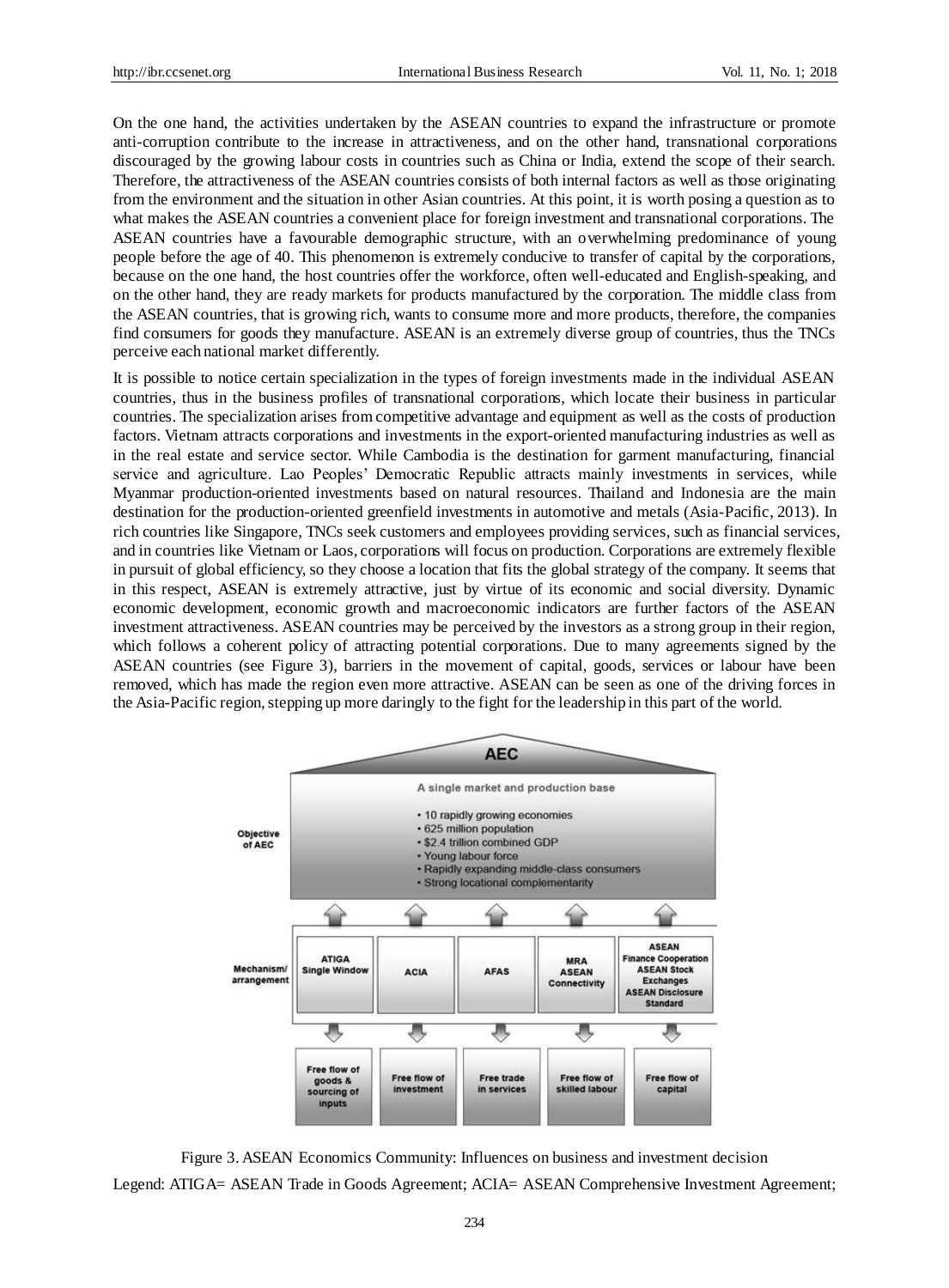## AFAS= ASEAN Framework Agreement on Services; MRA = Mutual Recognition Agreement

## Source: *ASEAN Investment Report 2013-2014. FDI Development and Regional Value Chains*, Jakarta: ASEAN Secretariat, October 2014, p. XIV.

Corporations, by making an investment in one of the ASEAN countries, automatically get access to other markets. A part of the corporations remains in one or two national economies, but a significant part of the TNCs makes investments in many ASEAN countries, getting access to all of the offered production factors and consumer markets. Through the activity of TNCs in the entire ASEAN group, chains and regional production networks are created. Such activity is typical for Asian as well as the European and American corporations. Integration processes and a range of trade and investment agreements concluded within the ASEAN group are intended to promote and facilitate investments in the discussed countries. These agreements are aimed not only at foreign investment flowing from outside ASEAN, but also on cross-border investments made in particular by the regional corporations. ASEAN has developed institutional mechanisms common to all member countries that promote and create investment facilitations in order to be more effective in attracting foreign investors to the region. Such a policy and effective activities increase the level of ASEAN attractiveness for transnational corporations from inside and outside the region.

The market of the ASEAN group is extremely attractive for the transnational corporations, hence, the world's largest companies have been present on it for several years. Depending on the type of products or services offered by the companies, global TNCs choose more or less developed countries of the discussed group. For example, an ideal location for financial services will be Singapore and for the production of parts for the automotive industry - Myanmar. Brands such as Coca-Cola, Unilever, Suzuki or Nissan have long recognised the potential of the ASEAN countries for their activities. The presence of the international players in the researched countries is constantly evolving, reflecting the increasing involvement of corporations in the region, but also the ever-growing level of ASEAN investment attractiveness. Integration processes taking place in ASEAN constitute a significant facilitation, which is evident in the foreign investment. Corporations from the aforementioned Fortune Global 500, make simultaneous investments in several ASEAN countries. On the one hand, they diversify the risk by operating on many markets, and the other hand, they reduce the time of return on investment.

Japan has been the largest investor in the group of ASEAN countries for many years, because since 1960s. onward, the ASEAN countries have been the main beneficiary of Japanese FDI. These long-term relationships between Japan and ASEAN have contributed to high activity of the Japanese TNCs, which have permanently settled in the ASEAN economies. Japanese investors focus their attention mainly on production-oriented investments (58.8% of all FDI), while the services constitute less than 40% of the investment (ASEAN, 2013-2014). Currently, Japanese TNCs present in the ASEAN countries (e.g. Toyota, Toshiba, Mazda or Suzuki Motor) expand their production networks, launch new production lines, creating other types of products in new or existing production facilities. Japanese investors are also active in mergers and acquisitions, both in production as well as banking, finance and real estate. This considerable scale of Japanese corporations' involvement in this place results from Japan's engagement in South-East Asia, which in a way plays the leading role in the Asia-Pacific region, thereby affects the social and economic development of the countries in this part of the world. Japan, as a highly-developed country, transfers significant amounts to the states of the region by means of Official Development Aid (ODA), both in the form of grants and loans. Japanese involvement in ODA, partially stems from the need to create appropriate infrastructure in the countries of this part of the world, including the ASEAN countries and to ensure appropriate level of economic development, so then the Japanese corporations would be able to explore the region. Japan, as a donor, provides opportunities for further development in the developing countries, but on the other hand, gives its corporations new markets and places of potential investment activity.

Investments of the Chinese TNCs make a huge contribution to the infrastructural development of the ASEAN countries. Chinese construction companies are extremely active in winning contracts for the construction of mines and ports, as well as roads, bridges or power plants. This is due to the price advantage of the Chinese TNCs over corporations from other countries of the world. Currently, a very interesting situation can be observed in the activity of smaller Chinese corporations that make a lot of manufacturing investments in the ASEAN countries. China, until recently, the most attractive market for the clothing industry companies, has been forced to seek markets with lower labour and production costs. Companies from the ASEAN countries, including in particular, from Myanmar, Cambodia, Laos and Vietnam, become subcontractors of Chinese companies that are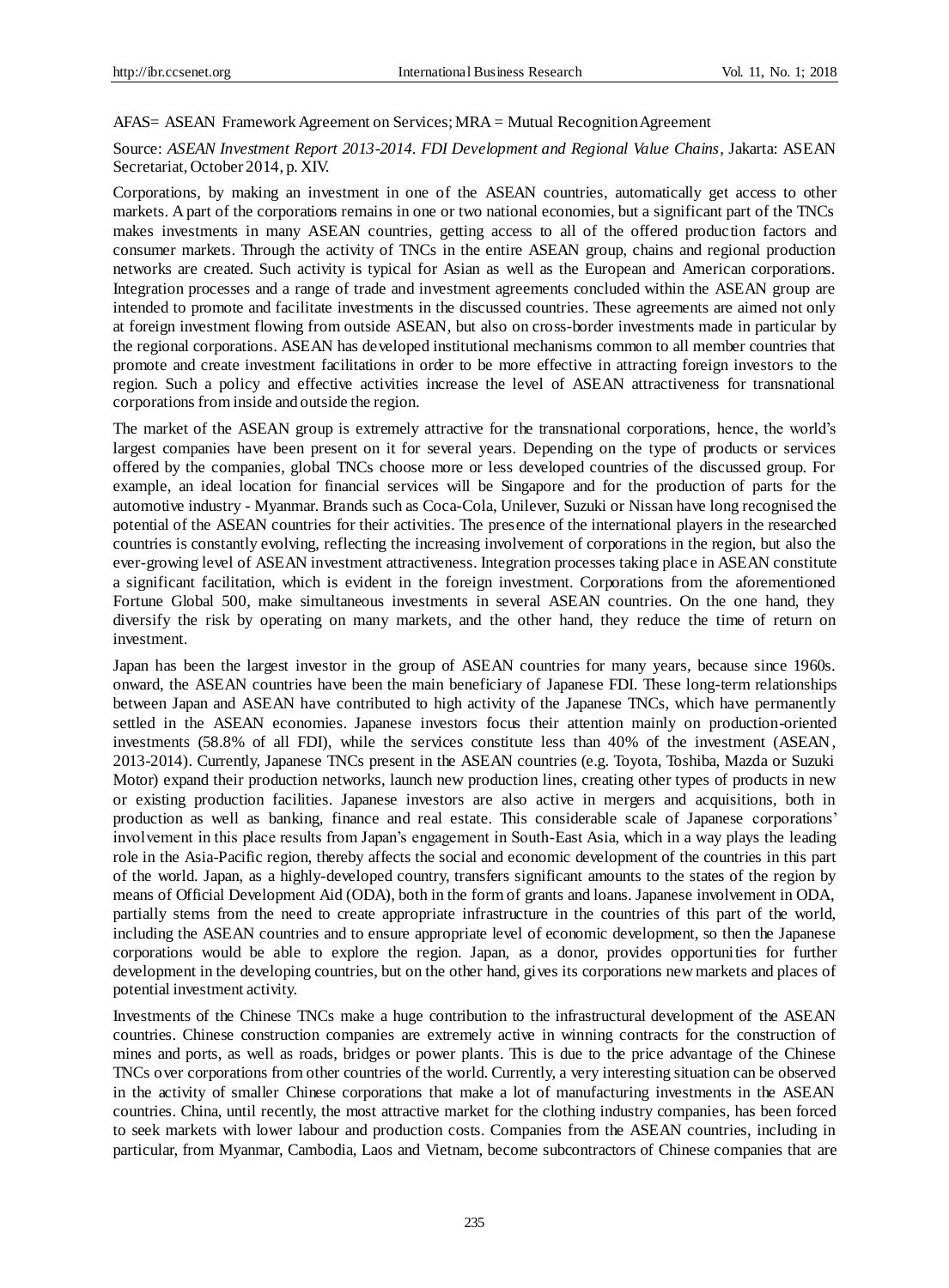suppliers for the global clothing giants. CLMV countries<sup>1</sup> are characterized by a high level competitiveness of the workforce costs. In 2013, the average monthly payout in Cambodia was 125 USD, in Vietnam 130 USD and in Myanmar only 64 USD. Compared to the average monthly earnings in China (240 USD) (Opportunities, 2013), CLMV countries are extremely attractive to foreign investors.

Chinese corporations invest capital mainly in the form of green field investments, but brown field projects grow in popularity year to year. Chinese corporate involvement in the economies of the ASEAN countries is not only based on the economic grounds, but is also justified by the political factors. Under the agreement of 2004, ASEAN together with China created ACFTA (ASEAN-China Free Trade Area), which is designed to remove barriers and tariffs in trade, and as from 2009, in bilateral investments. Analysis of TNCs' world investment flows leads to an assumption that the Chinese companies will be increasingly active in the ASEAN countries. China, from the country that mainly hosts investors, with growing frequency is becoming a country transferring capital abroad, thus one can assume that the mutual investment relationships with the ASEAN countries will deepen.

## **4. TNCs fromASEAN Countries – Place in Rankings and Their Activity and Business Networks**

Transnational corporations originating from the Asian countries are developing very dynamically, increasing their economic power and influence in the home and host economies. Asian corporations make a lot of foreign direct investment permanently increasing their transnationality index (TNI). Among 100 largest non-financial world corporations, 18 are companies from the region of East Asia and South-East Asia. Japan has the dominating position, 11 companies originate from this country. The average percentage of TNI (66.1) has been exceeded by 9 Asian corporations, which show a high degree of their internationalisation. From the perspective of the subject discussed in this chapter, a corporation from Malaysia should be noted, which ranks on 91st position with internationalization percentage at 42.5%.

A completely different situation is observed in a group of 100 non-financial corporations originating from the developing countries (Table 1). Companies from the Asian countries dominate in this group, especially from East Asia and South-East Asia. Out of 100 companies, as much as 62 come from these regions of the world. Vast majority are firms from China (18), Hong Kong (14), and Singapore (10). Further, the advantage of companies from the ASEAN countries is clearly outlined – from Taiwan (China) there are 9 corporations, from Malaysia 5 and from the Philippines 1 corporation. This result clearly indicates the advantage of the Asian transnational corporations over those from other developing regions of the world. Obviously, the list is dominated by the most dynamic regional economies, however, still it is far from internal potential. That is because of relative lower volume of foreign assets and employment, that confirm continuous concentration of production processes within home markets. Opening of the Asian corporations to the global market is directly related to the economic development of these countries and perceiving the international market as a chance for further development.

1

<sup>&</sup>lt;sup>1</sup>CLMV – Cambodia, Laos, Myanmar and Viet Nam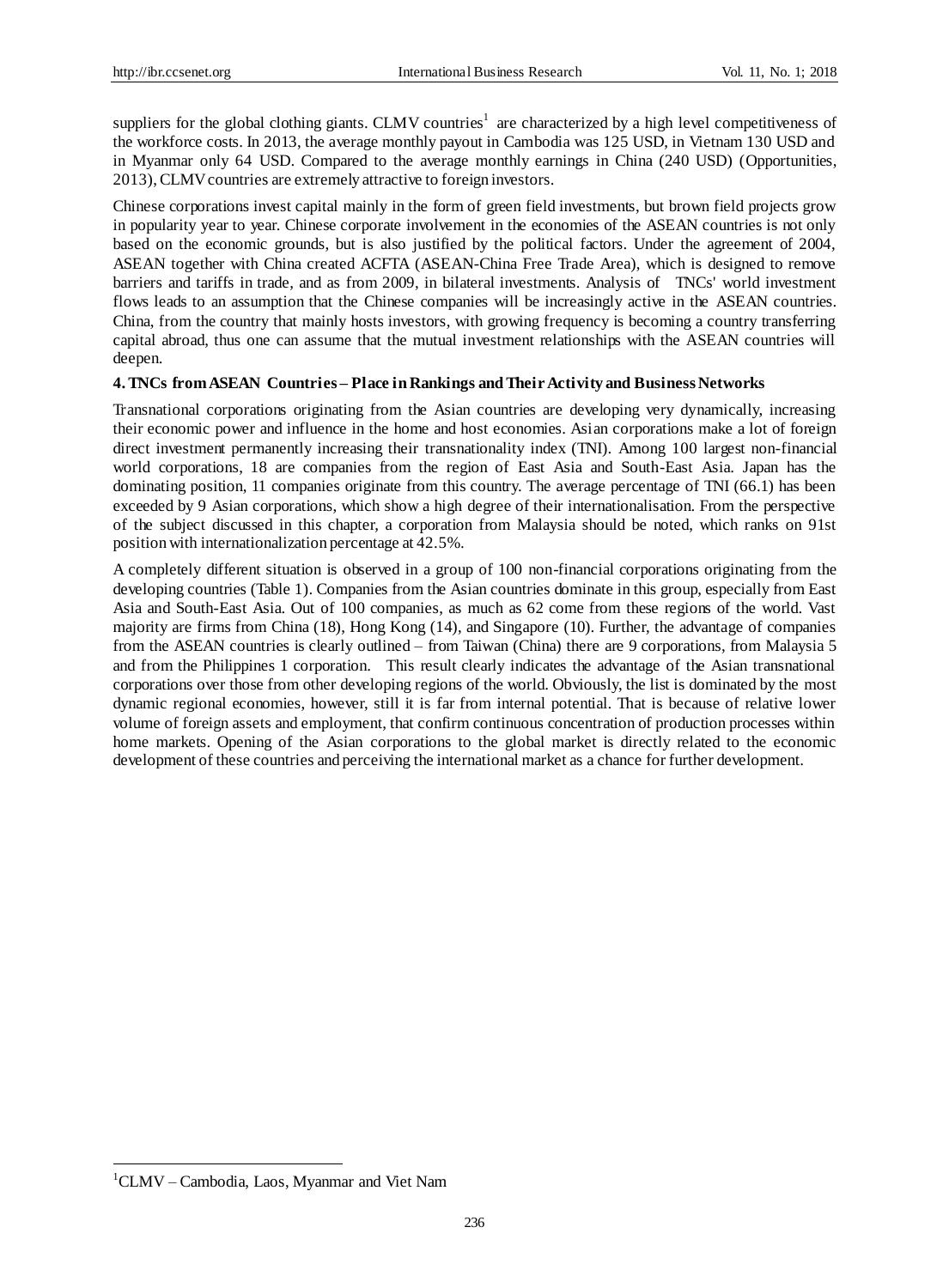| TN<br>I <sub>p</sub> | Foreign<br>assets | Corporation                                            | Home economy                                 | Industry <sup>c</sup>                                | TNI<br>(per)<br>cent) |
|----------------------|-------------------|--------------------------------------------------------|----------------------------------------------|------------------------------------------------------|-----------------------|
| 1                    | 77                | Golden Agri-Resources Ltd                              | Singap ore                                   | Food & beverages                                     | 100,0                 |
| $\overline{c}$       | 81                | Galaxy Entertainment Group Ltd                         | Hong Kong, China                             | Hotels and restaurants                               | 98,2                  |
| 3                    | 36                | First Pacific Company Ltd                              | Hong Kong, China                             | Food & beverages                                     | 97,0                  |
| $\overline{4}$       | 88                | Guangdong Investment Ltd                               | Hong Kong, China                             | Electricity, gas and water                           | 95,2                  |
| 5                    | 90                | Banpu Public Company Limited                           | Thailand                                     | Mining, quarrying and petroleum                      | 95,1                  |
| 6                    | 49                | Shangri-La Asia Ltd                                    | Hong Kong, China                             | Hotels and restaurants                               | 94,7                  |
| $\overline{7}$       | 64                | <b>Broadcom Limited</b>                                | <b>Singapore</b>                             | Electronic components                                | 94,4                  |
| 8                    | 83                | Shenzhen International Holdings Limited                | Hong Kong, China                             | Transport and storage                                | 92,6                  |
| 9                    | 39                | Noble Group Ltd                                        | Hong Kong, China                             | <b>Wholesale Trade</b>                               | 91,2                  |
| 10                   | 61                | Flex Ltd                                               | Singapore                                    | Electronic components                                | 86,5                  |
| 11                   | $\mathbf{1}$      | CK Hutchison Holdings Limited                          | Hong Kong, China                             | Retail Trade                                         | 85,8                  |
| 12                   | 89                | Compal Electronics Inc                                 | Taiwan Province of China                     | Computer Equipment                                   | 85,4                  |
| 13                   | 3                 | Hon Hai Precision Industries                           | Taiwan Province of China                     | Electronic components                                | 84,3                  |
| 14                   | 74                | Pou Chen Corp                                          | Taiwan Province of China                     | Textiles, clothing and leather                       | 83,1                  |
| 16                   | 94                | Li & Fung Ltd                                          | Hong Kong, China                             | <b>Wholesale Trade</b>                               | 81,4                  |
| 20                   | 60                | Axiata Group Bhd                                       | M alay sia                                   | Telecommunications                                   | 76,7                  |
| 21                   | 41                | <b>YTL Corporation Bhd</b>                             | M alay sia                                   | Construction                                         | 76,2                  |
| 25                   | 35                | <b>Genting Bhd</b>                                     | M alay sia                                   | Hotels and restaurants                               | 69,9                  |
| 27                   | 79                | Wistron Corp                                           | Taiwan Province of China                     | Computer Equipment                                   | 68,4                  |
|                      |                   | China Resources Beer (Holdings) Company                |                                              |                                                      |                       |
| 28                   | 87                | Limited                                                | Hong Kong, China                             | Retail Trade                                         | 68,3                  |
| 33                   | 14                | Singapore Telecommunications Ltd                       | Singapore                                    | Telecommunications                                   | 65,3                  |
| 34                   | 47                | Quanta Computer Inc                                    | Taiwan Province of China                     | Computer Equipment                                   | 65,0                  |
| 35                   | 91                | City Developments Ltd                                  | Singapore                                    | Real Estate                                          | 64,5                  |
| 37                   | $\overline{4}$    | Samsung Electronics Co., Ltd.                          | Korea, Republic of                           | Communications equipment                             | 63,4                  |
| 40                   | 25                | CapitaLand Ltd                                         | Singapore                                    | Construction                                         | 60,9                  |
| 41                   | 70                | WH Group Limited                                       | Hong Kong, China                             | Agriculture, forestry, & fishing                     | 59,8                  |
| 46                   | 86                | Sembcorp Industries Limited                            | <b>Singapore</b>                             | Electricity, gas and water                           | 57,3                  |
| 47                   | 33                | Lenovo Group Ltd                                       | China                                        | Computer Equipment                                   | 55,8                  |
| 50                   | 24                | <b>Legend Holdings Corporation</b>                     | China                                        | Computer Equipment                                   | 52,7                  |
| 54                   | 78                | Olam International Ltd                                 | Singapore                                    | Food & beverages                                     | 49,9                  |
| 55                   | 6                 | China COSCO Shipping Corp Ltd                          | China                                        | Transport and storage                                | 49,8                  |
| 56                   | 27                | Wilmar International Limited                           | Singapore                                    | Food & beverages                                     | 49.2                  |
| 58                   | 73                | Sime Darby Bhd                                         | M alay sia                                   | <b>Wholesale Trade</b>                               | 48,9                  |
| 59                   | 92                | LG Electronics Inc.                                    | Korea, Republic of                           | Electric equipment                                   | 48,8                  |
| 61                   | 15                | New World Development Ltd                              | Hong Kong, China                             | Construction                                         | 47,6                  |
| 62                   | 67                | Keppel Corp Ltd                                        | Singapore                                    | Other Transportation Equipment                       | 46.4                  |
| 63                   | 19                | China<br>National<br>Chemical<br>Corporation           |                                              |                                                      | 46,3                  |
|                      |                   | (ChemChina)                                            | China                                        | <b>Chemicals and Allied Products</b>                 |                       |
| 65                   | 57                | CLP Holdings Ltd                                       | Hong Kong, China                             | Electricity, gas and water                           | 44,2                  |
| 66                   | 100               | SK Hynix Inc                                           | Korea, Republic of                           | Electronic components                                | 44,0                  |
| 67                   | 5                 | Petronas - Petroliam Nasional Bhd                      | M alay sia                                   | Mining, quarrying and petroleum                      | 42,5                  |
| 68                   | 31                | Jardine Matheson Holdings Ltd                          | Hong Kong, China                             | <b>Wholesale Trade</b>                               | 40,9                  |
| 69                   | 59                | Doosan Corp                                            | Korea, Republic of                           | Electronic components                                | 40,5                  |
| 70                   | 34                | Sinochem Group                                         | China                                        | Mining, quarrying and petroleum                      | 39,9                  |
| 72                   | 17                | <b>Tencent Holdings Limited</b>                        | China                                        | Computer and Data Processing                         | 36,1                  |
| 78                   | 20                | Hy undai M otor Company                                | Korea, Republic of                           | Motor Vehicles                                       | 32,2                  |
| 79                   | 32                | Fosun International Limited                            | China                                        | Metals and metal products                            | 30,7                  |
| 81                   | 65                | China Electronic Information Industry Group            | China                                        | Computer and Data Processing                         | 26,8                  |
| 83                   | 38                | Co., Ltd. (CEC)<br>POSCO                               | Korea, Republic of                           | Metals and metal products                            | 25,4                  |
|                      |                   |                                                        |                                              |                                                      |                       |
| 85<br>86             | 26<br>16          | Sun Hung Kai Properties Ltd<br>Formosa Plastics Group  | Hong Kong, China<br>Taiwan Province of China | Construction<br><b>Chemicals and Allied Products</b> | 25,0<br>24,9          |
|                      | $\overline{c}$    | China National Offshore Oil Corp (CNOOC)               |                                              |                                                      |                       |
| 87<br>88             | 68                | San Miguel Corp                                        | China<br>Philippines                         | Mining, quarrying and petroleum<br>Food & beverages  | 23,8<br>21,7          |
| 89                   | 8                 | China Minmetals Corp                                   | China                                        | Metals and metal products                            | 20,9                  |
| 90                   | 66                |                                                        | China                                        | Food & beverages                                     | 20,7                  |
| 91                   | 12                | Cofco Corp<br>Hanwha Corporation                       | Korea, Republic of                           | <b>Wholesale Trade</b>                               | 20,4                  |
| 92                   | 43                | Dalian Wanda Group                                     |                                              | Construction                                         |                       |
|                      | 23                | Sinopec - China Petrochemical Corporation <sup>e</sup> | China                                        |                                                      | 18,7                  |
| 94                   |                   |                                                        | China                                        | Petroleum Refining and Related Industries            | 12,9                  |
| 95                   | 13                | China State Construction Engineering Corp Ltd          |                                              |                                                      | 12,6                  |
|                      |                   | (CSCEC)                                                | China                                        | Construction                                         |                       |
| 96                   | 80                | China Communications Construction Company<br>Ltd       | China                                        | Construction                                         | 10,4                  |
| 98                   | 99                | HNA Group Co Ltd                                       | China                                        | Transport and storage                                | 5,0                   |
| 99                   | 22                | China National Petroleum Corp (CNPC)                   | China                                        | Mining, quarrying and petroleum                      | 3,4                   |
| 100                  | 56                | China Mobile Limited                                   | China                                        | Telecommunications                                   | 3,3                   |
|                      |                   |                                                        |                                              |                                                      |                       |

# Table 1. The world's top 100 non-financial TNCs from developing and transition economies, ranked by transnationality index (TNI), 2016 with special regard to East Asia and South – East Asia

Source: World Investment Report 2017, Investment and Digital Economy, UNCTAD, New York and Geneva, Annex table 25.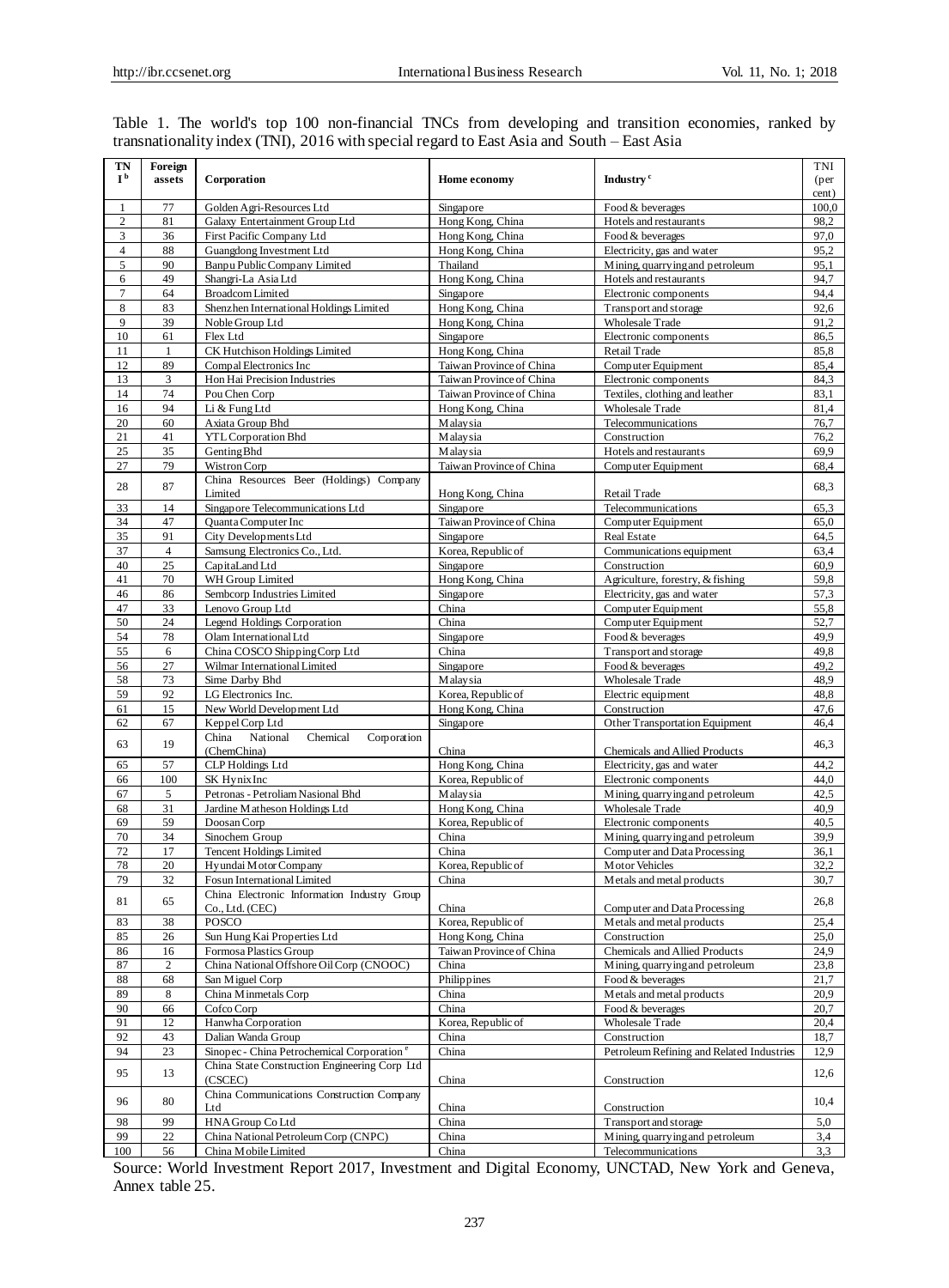An analysis of the data presented in Table 1 shows that although corporations from the ASEAN countries are not dominant in the ranking of the largest corporations from the developing countries, their economic potential is growing. It is associated with the dynamic economic development of the countries from the discussed group, therefore, it is reasonable to expect that the further economic development of the ASEAN countries will be a driving force for development of the local corporations. Even now, one can indicate many important companies from the countries of the ASEAN group. These corporations have become important players not only in their region, but also, by entering the business networks, significant international entities in the global economy.

Corporations from the ASEAN countries constantly increase the stream of foreign investment within their group, which contributes to strengthening of ties between them. The integration processes in the region are controlled by the governments of the ASEAN countries, which through their policy, enhance the activities of the business entities. On the other hand, the domestic companies, which make foreign expansion, form a network of interdependences, and consequently local firms are included in the regional business networks. Similarly to the global corporations, large companies from the ASEAN countries make investments in the countries belonging to the discussed group. The main beneficiaries of the intra-ASEAN investments are least developed countries, in which the production costs are the lowest in the group, and where the pace of infrastructure development is high (Table 2). It should be noted that the investment expansion is made not only by large companies but also by small and medium-sized enterprises. In accordance with the definition of the transnational corporations provided at the beginning of this chapter, a company that has two subsidiaries or affiliates is considered a corporation, so due to investment expansion within the group of ASEAN countries, even small companies become corporations. Many SMEs have or are planning to make investments outside their home country, while remaining within the ASEAN region (ASEAN, 2013-2014).

| Table 2. Intra-ASEAN investment expansion (selected cases) in 2016                                                                                                                                                             |  |
|--------------------------------------------------------------------------------------------------------------------------------------------------------------------------------------------------------------------------------|--|
| The change of the control of the control of the control of the control of the control of the control of the control of the control of the control of the control of the control of the control of the control of the control o |  |

| <b>MSMEs</b>                       | Home-country         | Industry/business<br>activities                                                           | Selected host-country(ies)                                               | Remarks/reasons                                                                                                                                                                  |
|------------------------------------|----------------------|-------------------------------------------------------------------------------------------|--------------------------------------------------------------------------|----------------------------------------------------------------------------------------------------------------------------------------------------------------------------------|
| <b>ICT Group</b>                   | Indonesia            | Steel                                                                                     | A number of ASEAN Member<br>States                                       | · Sales and marketing offices<br>overseas<br>· Opportunities arising from growing<br>steel demand in ASEAN                                                                       |
| Barong Batik                       | Indonesia            | Garments                                                                                  | Philippines and Indonesia                                                | · Business opportunities in host<br>markets<br>· Strategic asset seeking to a<br>degree (access to skilled artisans<br>in batik production)                                      |
| Human Nature                       | Philippines          | Beauty and care<br>products.                                                              | Malaysia and Singapore                                                   | . Use of partnerships with long-<br>established distributors in host-<br>country                                                                                                 |
| Love and<br>Madness                | Philippines          | Clothing                                                                                  | Singapore and France                                                     | · Distributorship arrangement with<br>overseas partners                                                                                                                          |
| Phoenix Voyages                    | Myanmar, Viet<br>Nam | Tour and travel                                                                           | Cambodia, Indonesia, Lao<br>People's Democratic Republic<br>and Thailand |                                                                                                                                                                                  |
| <b>Vela Diagnostics</b>            | Singapore            | Molecular solutions<br>for infectious<br>diseases                                         | Malaysia, Germany and the<br><b>United States</b>                        | · Representative offices overseas,<br>including with overseas partners<br>· Choice of locations also motivated<br>by availability of strategic assets<br>(skills and technology) |
| Technofit                          | Malaysia             | Engineering services                                                                      | Indonesia and Oman                                                       | · Representative offices overseas                                                                                                                                                |
| Phibious                           | Viet Nam             | Brand marketing<br>and communication<br>consultancy                                       | Cambodia, Indonesia, Lao<br>People's Democratic Republic<br>and Myanmar  | · Offices overseas                                                                                                                                                               |
| Quo Global                         | Thailand             | Advertising and<br>marketing agency                                                       | Singapore, Viet Nam, India and<br>the Netherlands                        | · Offices overseas in order to be<br>close to clients.                                                                                                                           |
| Cool Company                       | Thailand             | Manufacture of<br>commercial freezers, and Viet Nam<br>coolers and cold<br>chain products | Indonesia, Malaysia, Philippines                                         | · Service centres and a warehouse<br>overseas<br>· A contract manufacturer.                                                                                                      |
| Applied Total<br>Control Treatment | Singapore            | Metal finishing<br>industry                                                               | Indonesia, Malaysia, Philippines<br>and China                            | . Offices overseas to be close to<br>customers.                                                                                                                                  |
| <b>Efficient</b><br>Technology     | Malaysia             | Mechanical services<br>to energy markets                                                  | Singapore                                                                | · Operates in Singapore to be near<br>lead firms in the industry<br>· Has developed technical<br>partnerships with these lead firms,<br>which are foreign MNEs                   |
| <b>KLT Fruits</b>                  | Philippines          | Processing of<br>tropical fruits                                                          | Singapore                                                                | . A trading and marketing office in<br>Singapore for the ASEAN market                                                                                                            |
| Java Offshore                      | Indonesia            | Oil and gas survey<br>and subsea<br>solutions                                             | Malaysia and Singapore                                                   | · Representative offices where<br>major clients operate                                                                                                                          |
| ADI Group                          | Thailand             | recruitment agency                                                                        | Human resource and Indonesia and Singapore                               | · Established offices in host<br>countries with market potential                                                                                                                 |
| Zanroo                             | Thailand             | Software (social<br>listening tool<br>technology                                          | <b>ASEAN Member States</b>                                               | · Expanding markets for big data<br>processing                                                                                                                                   |

Source: ASEAN Investment Report 2016: Foreign Direct Investment and MSME Linkages, ASEAN, Jakarta, 2016 p.XXIII.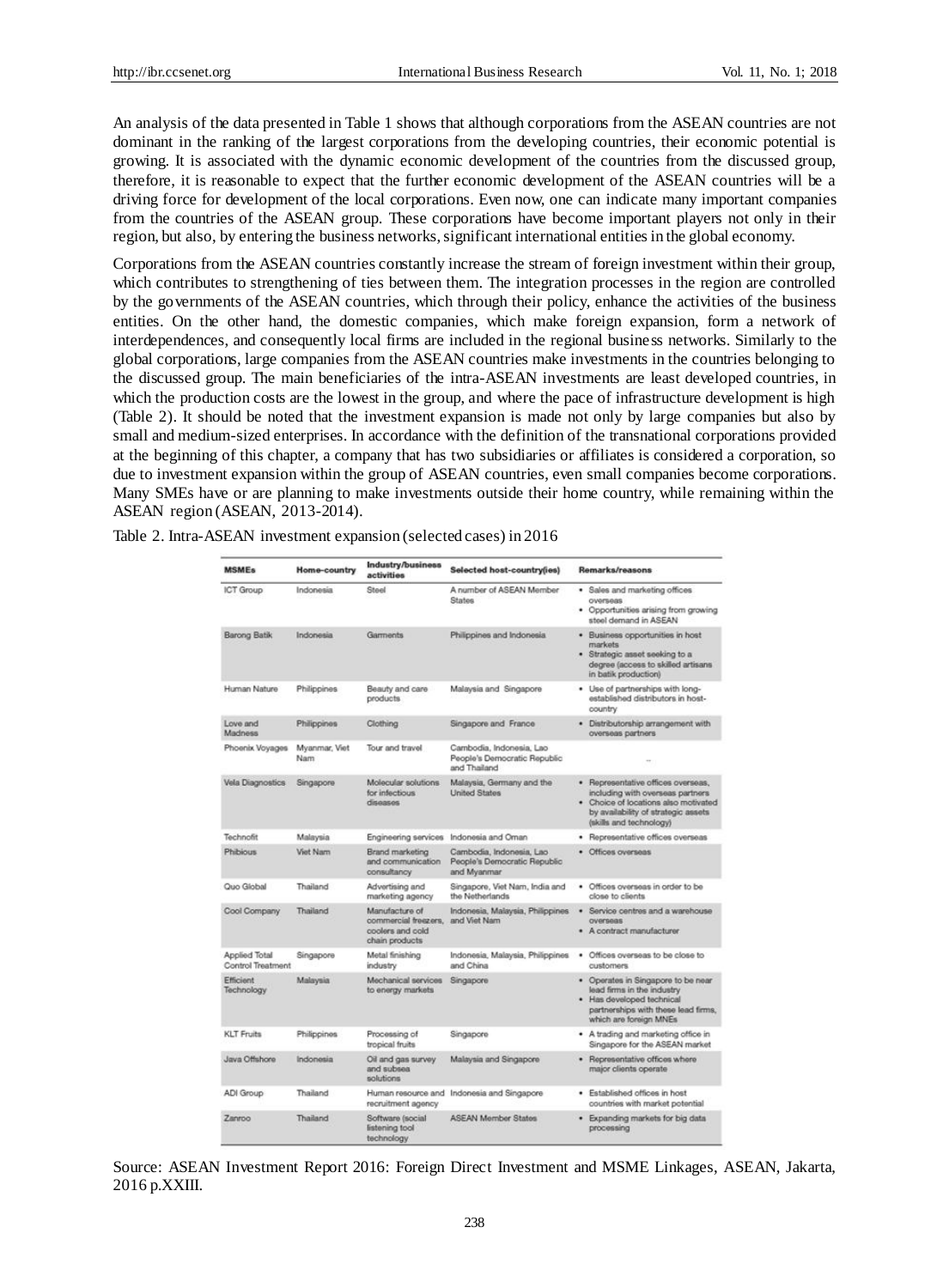A high level of internationalisation is particularly visible in the case of corporations originating from Thailand. The expansion of Thai corporations began back in the 1990s., but its dynamics slightly faded after the Asian crisis of 1997. Thai investors make their investments mainly in the countries of the ASEAN group, and particularly Singapore has become the main beneficiary of Thai FDI. The investors are looking for consumers of their goods outside Thailand, and by presence in less-developed countries that offer lower labour costs, they improve their effectiveness. Some of Thai companies go beyond the operation at regional level and show global ambitions. Those companies focus on international market in order to move up the value chain and become the significant global player (Asia-Pacific, 2013).

## **5. The Influence of TNCs and Business Networks on ASEAN Relations with the Region**

Transnational corporations create links across countries as a consequence of seeking profitable opportunities for production, trade, investment or technology contracts. Created networks and links ensure that corporations have a lot of flexibility and increase their competitiveness in the rapidly changing conditions of the global economy. Changes on the international market are caused by the development of technology, exchange rate volatility, as well as government policy and regulations affecting mechanisms governing individual markets (Dobson & Slow, 1997). Transnational corporations in the ASEAN region create production networks to benefit from the economic complementarity, which stems from regional integration within the discussed group of countries. The economies of the ASEAN countries are perceived by the foreign corporations as one market formed by 10 countries, rather than as individual national economies. In general, the transnational corporations in the region use the production networks to create only one element of their value chain, for example, to manufacture parts for further production. However, there is a group of corporations from outside the region, that uses the production networks as part of its regional value chain in order to combine the various functions and business operations into an integrated business arrangement. The investment attractiveness of the region, the integration processes within the group and zero common internal tariffs have encouraged TNCs to adopt regional production and business networks to expand their activities over the whole region (ASEAN, 2013-2014).

The relations between the global transnational corporations and the regional production networks in the countries of the ASEAN group have been developing dynamically since the 1980s. In some cases, the local networks are a part of a larger international production network or a global value chain of major corporations operating in the region. A characteristic feature of corporations is the ability to divide the different stages of the value chain, and then to move them to other entities. The global corporations, when taking decisions on involving the companies from the ASEAN group in their production chains, contributed to building strong production networks in the region. Then, these networks have been included in the global economy, which also strengthened the position of the ASEAN countries on the international arena. Currently, ASEAN takes a leading position in the production and export of selected goods, from such sectors as electronics, automotive, automotive parts and components, machinery and palm oil (ASEAN, 2013-2014). ASEAN countries take the first place in the world in the export of natural rubber products, palm oil or in the shrimp farming (ASEAN, 2013-2014). It was the presence of large transnational corporations, among many other economic and social factors, that has contributed to inclusion of the countries from the region in global production chains. The existence of the ASEAN Economic Community (AEC) directly contributes to creation of regional value chains, that through growing integration in the region and export, are included in the global value chains (Figure 4). Growing regional integration brings a number of facilities and enhancements in the functioning of the business and production networks, which has a direct impact on the connectivity of various players within the ASEAN group. This connectivity, manifested through the production, investment, trade and business linkages, is visible on the scale of the companies, countries and industries.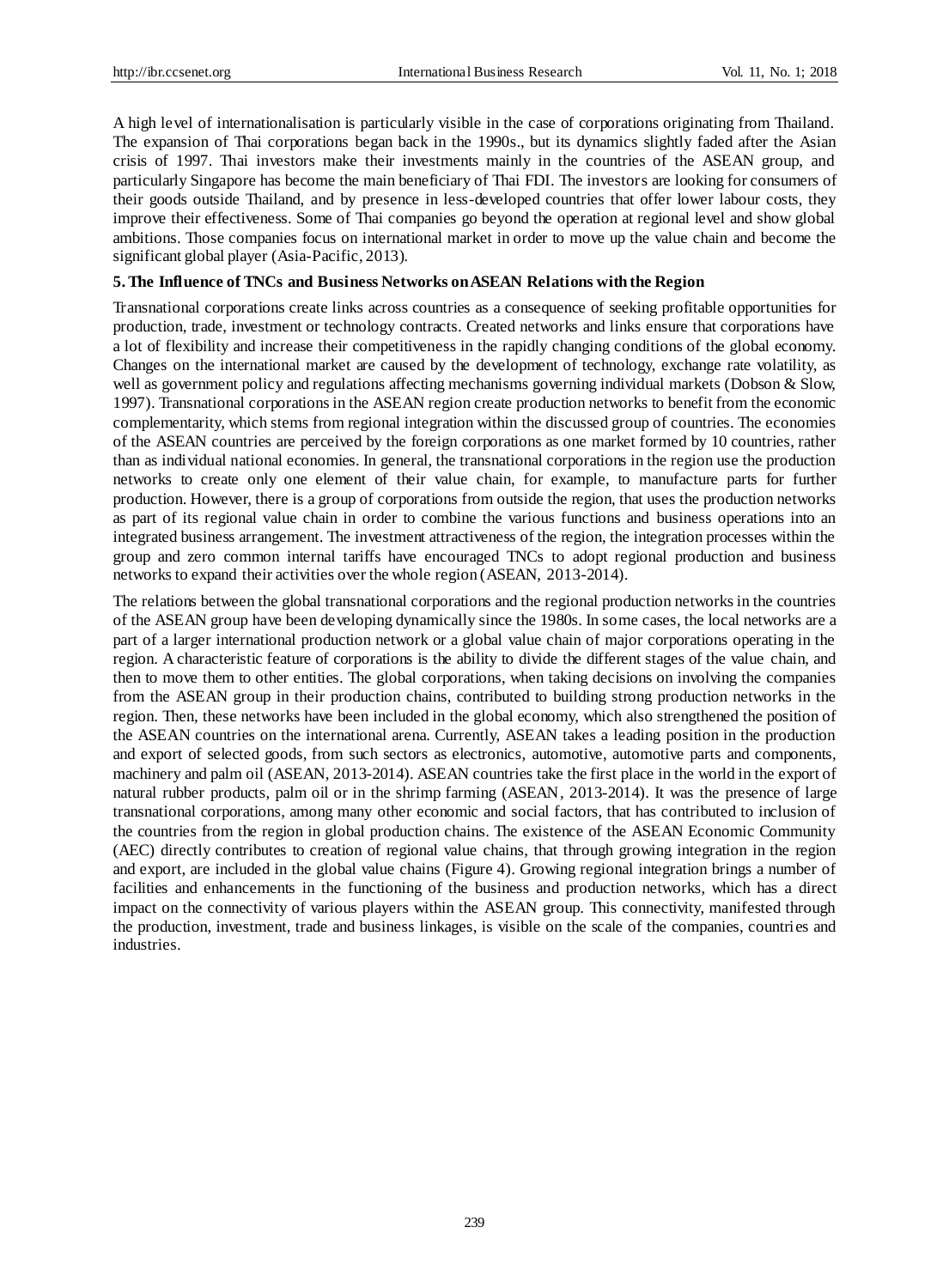

Figure 4. Regional integration, RVCs and ASEAN's connectivity

Legend: RVCs – regional value chains, GVC- global value chain, EMS - electronic manufacturing services

Source: *ASEAN Investment Report 2013-2014. FDI Development and Regional Value Chains*, Jakarta: ASEAN Secretariat, October 2014, p.106.

Membership of the ASEAN countries in the global production networks, through the existence of strong regional manufacturing companies, is particularly noticeable in two industries, which are really important for the development of the region. The first industry is the production of hard disk drives (HDD), with the dominant role of TNCs from the US, Japan and South Korea. The second one is the automotive industry with the key role of the Japanese automotive corporations.

The electronic industry, and particularly the production of HDDs, takes an important position in the economies of the ASEAN countries. Thailand is an undisputed leader in the production and export on a global scale, but the production networks are also present in Malaysia, the Philippines, Vietnam and Singapore (Figure 5). In 2012, Thailand made almost half of the world's HDD production, which enabled it to achieve the position of the global leader (Afzulpurkar, 2015). Thailand and Singapore are the main installation base in HDD manufacture, while the production of components and parts is concentrated in other ASEAN countries. In Malaysia they produce media platters and printed circuit boards, while in the Philippines sliders and head stack assemblies are produced. Individual countries are responsible for the production of the selected elements of disks, then these parts are transported mainly to Thailand, where they are installed in the final product. In this way the regional networks are formed, and through the presence of global companies, also networks of the global type (Cheewatrakoolpong, Sabhasri & Bunditwattanawong, 2013). Major HDD manufacturers are present in the ASEAN region (for example, Seagate Technology, Western Digital, Toshiba, Samsung), but also through their presence in the business networks, the local companies become significant in the global HDD production.

The electronic industry, in particular HDD production, is a good example of using the production networks in the ASEAN region, which became the world centre of hard disk drives production. Inclusion of the region in the global production was due to low costs of manufacture, manpower resources and relatively low cost of transporting components between the countries of the region, which allowed to divide the production chain into individual countries. Specialization of production is reflected in the activities of the countries in the region, which undertake a range of activities connected with the development of the electronic industry. An example of these activities may be the establishment of the HDD Cluster, comprising the Thai HDD producers. Also the government actively participates in the development of the high-tech industry in Thailand. The Thai Board of Investment, which operates directly under the supervision of the Prime Minister, promotes Thailand as a place convenient for investment related to HDD production. The importance of Thailand in the global HDD production and in the global value chains was particularly evident in 2011, when the country was hit by massive floods. The production process in many plants was suspended, through which the total production of HDD in Thailand decreased by 30 % (Thailand Remains, 2012), and this in turn had negative consequences on the prices in the world market of HDD products.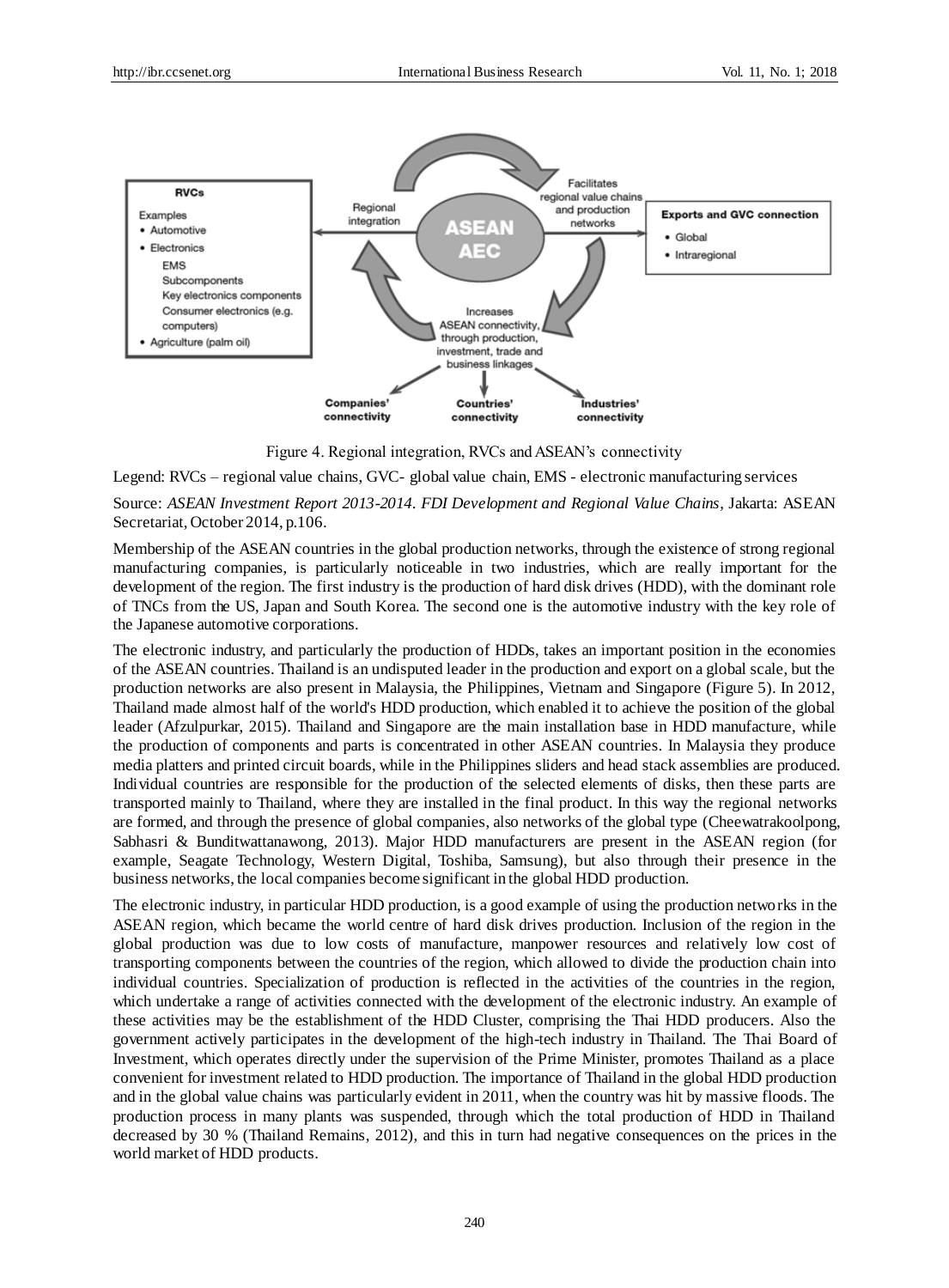

Figure 5. International Production Networks in the HDD Industry in East Asia

Source: K. Cheewatrakoolpong, C. Sabhasri, N. Bunditwattanawong*, Impact of the ASEAN Economic Community on ASEAN Production Networks*, ADBI Working Paper Series, No. 409, 2013, p. 32.

Production of cars and their components is extremely significant for the economic development of the ASEAN countries. Japanese transnational corporations from the automotive industry that dominate in Asia, for many years, have made foreign investment in the ASEAN countries. For example, only Japanese Toyota has 11 production units in the ASEAN countries  $-4$  plants in Indonesia, 3 in Thailand, 2 in the Philippines and 1 in Malaysia and Vietnam. A significant proportion of these establishments was set up already in the second half of the 20th century, but the company continues to expand its activities through establishing new plants (Worldwide Operations, 2016). Majority of establishments manufacture selected items of the company cars, which are then assembled in the final products on the assembly lines. Traditionally, foreign units manufactured elements for the production of the final products, but an essential component of the vehicle was brought from the home country. In connection with the establishment of the strong production network in the region, low cost of transport and customs simplifications in the ASEAN group, the production is based on components manufactured locally. The international production network of the auto industry in ASEAN, shown in Figure 6, is the complicated network of ties between the ASEAN companies and Japanese automotive corporations. This type of production network leads to intra-industry trade in auto industry in the ASEAN countries (Cheewatrakoolpong, Sabhasri & Bunditwattanawong 2013). In this network of economic and business relations, Japanese corporations are responsible for making investments and providing parts and components with the highest degree of technological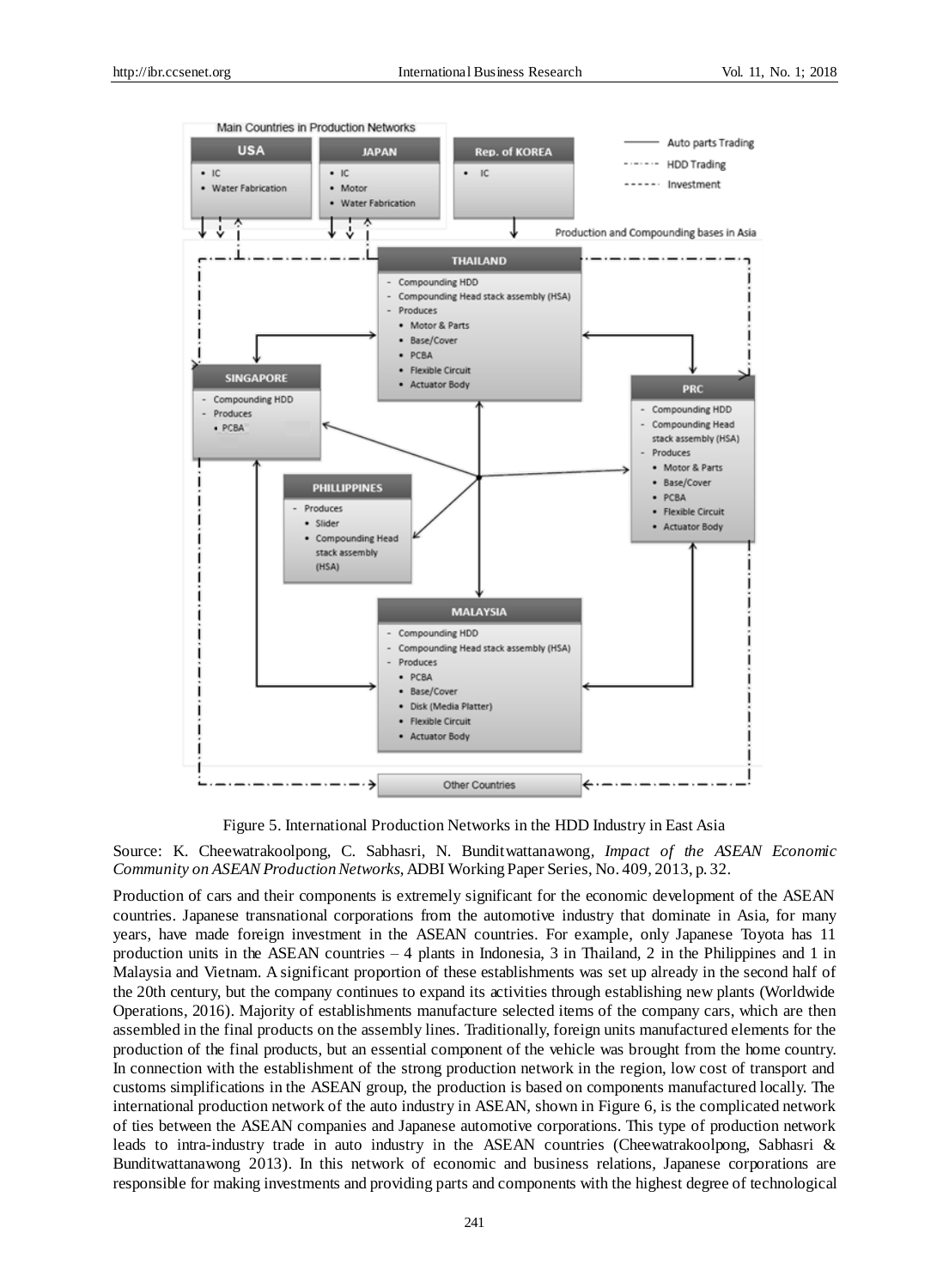advancement. After the last tsunami, which took place in Japan in 2011, many companies have recognized the need to diversify the risk and the need to make the units located in the host countries independent from the parent company. Production of selected Toyota models had to be stopped due to the aftermath of the disaster, which directly influenced the production in the entire region and the financial situation of the companies.

The cost of production and transport of the individual elements needed in the automotive industry is crucial in the process of making the decision on dividing the production chain into the individual countries. Although the cost of transporting elements for car production is higher than in the case of HDD manufacture, the labour costs in the ASEAN countries contribute to cost reduction throughout the entire manufacturing process. Further, the agreements within ASEAN and ASEAN with external partners concerning customs rates and restrictions are also very important. Under CEPT-AFTA, (The Common Effective Preferential Tariff (CEPT) Agreement for AFTA), the rates initially limited to 5% are to be further reduced and ultimately, in the group of ASEAN countries, are to achieve the level of 0% in 2018 (Protocol, 2016). From the point of view of Japanese automotive corporations, including Toyota in particular, the crucial one is the bilateral agreement between ASEAN and Japan. Due to the ASEAN – Japan Comprehensive Economic Partnership (AJCEP), Japan can benefit from tariff elimination in the high-tech automobile parts. Those parts are being produced in Japan and then exported for assembly in the ASEAN countries (Figure 6).



........ Investment

Figure 6. International production network of the auto industry in ASEAN

Source: author's own work based on K. Cheewatrakoolpong, C. Sabhasri, N. Bunditwattanawong*, Impact of the ASEAN Economic Community on ASEAN Production Networks*, ADBI Working Paper Series, No. 409, 2013, p. 26 and D. Hiratsuka, *Production Networks in the Asia-Pacific Region: Facts and Policy Implications*, Prepared for the Asia Pacific Study Centers Consortium (ASCC), Conference in San Francisco, California,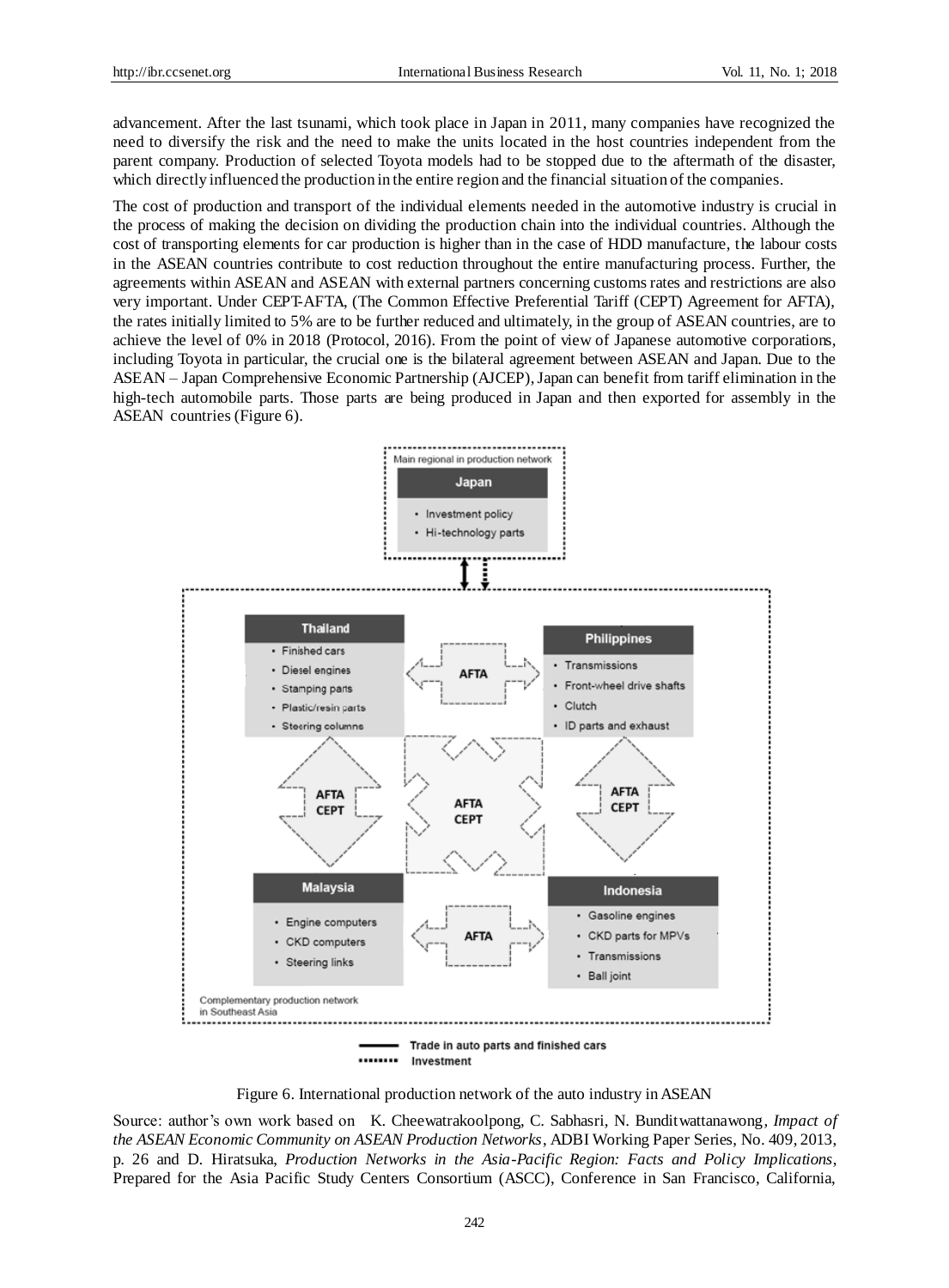September 22-23, 2011, www. *basc.berkeley.edu/ascc/papers/Hiratsuka\_Paper.pdf,* p.21.

#### **6. Discussion**

Global economy determines dynamic convergence and flexibility of business systems within international competitive environment. Expansion of TNCs, driven by new technologies and proceeded liberalization, a phenomenon of global resourcing, transform the way of conducting economic operations worldwide towards creating business networks. Today, nobody can deny the significant role of transnational corporations in the global economy. According to the first research question about investment trends in ASEAN region it can be concluded, that studied region is extremely attractive for other Asian countries and companies from outside Asia. The region is characterised by strong competitive potential compering other part of the world. High investment attractiveness of the ASEAN countries contributes directly to the economic growth in the discussed countries and to improvement of the social situation of their citizens. However, it should be taken into account that the transnational corporations care about their economic interest and profits, therefore they constantly monitor the situation in other parts of the world. Changes in the costs of production factors in other regions may have influence on withdrawal of foreign TNCs from the ASEAN countries or on limiting their expansion. Greater attachment to the location of the TNCs is necessary for the ASEAN countries and the local companies. Local companies that have developed very dynamically in the recent years, should get involved in the business networks and global production chains to become, through operating locally, a part of a global company. Corporations from the ASEAN countries may, in fact, become not only suppliers of global players, but also their equal partners and that is a model for business networks in ASEAN countries (research question number 2).

Growing integration and interdependence in the global economy have made TNCs competition more intense. Intensified global competition has squeezed the profits and has also driven up the cost of market introduction of new goods and services. 'TNCs can no longer rely on their own resources (…); they must pull together other firms, competitors and collaborators to help them ride out unpredictable storms in the global economy'(Wai-Chung, 1998). Seeking for effectiveness, TNCs create network structures. They form strong intra-firm networks and wide inter-firm networks. Many of them 'is thus not so much a transaction-cost-economising entity as a network co-ordinator in charge of the worldwide web of relationships and transnational operations'(Wai-Chung, 1998).

Even though the corporations from the ASEAN countries cannot boast a long history, as in the case of certain American, Japanese or European corporations, they show high dynamics and business potential. Transfer of capital in the form of FDI by the local transnational corporations within the region, strengthens the economic position of the ASEAN group. Further development of the economies in the ASEAN countries suggests that the activity of corporations inside their own region will intensify, with the trend to enter the international arena. Growing number of corporations from ASEAN can also contribute to creating further networks by the corporations from outside the region. Global companies are not only looking for the production factors, but also suppliers and partners for their business, and in this way the business networks are formed.

Strong economic ties as well as regional integration processes are crucial for the region, but access to the global market through transnational corporations and the business and production networks, is necessary for further economic development in ASEAN. Transnational corporations, both those from outside the region and those from the ASEAN countries, are the connecting link between ASEAN and the rest of the world, integrating the region with the global economy. Sa it was proofed in the article business networks can have a huge influence on the process of building partnership inside ASEAN countries and with external partners as well (research question number 3).

#### **References**

- Afzulpurkar N. (2015). *Development of the Hard Disk Drive Cluster in Thailand,* http://www.eng.shtp.hochiminhcity.gov.vn/News/news/Lists/Posts/Post.aspx?ID=135
- *ASEAN Investment Report 2013-2014. FDI Development and Regional Value Chains* (2014). Jakarta: ASEAN Secretariat, pp. XIV; 48; 37; 78; 105.
- *ASEAN Investment Report 2016: Foreign Direct Investment and MSME Linkages* (2016). ASEAN, Jakarta, p. XXIII
- *Asia-Pacific Trade and Investment Report 2013, Turning the tide: Towards inclusive trade and investment* (2013). New York: United Nations publication, pp.36; 37.
- *Asia-Pacific Trade and Investment Report 2017, Challenging Trade and Investment into Sustainable Growth* (2017). United Nations publication, New York, p.49.